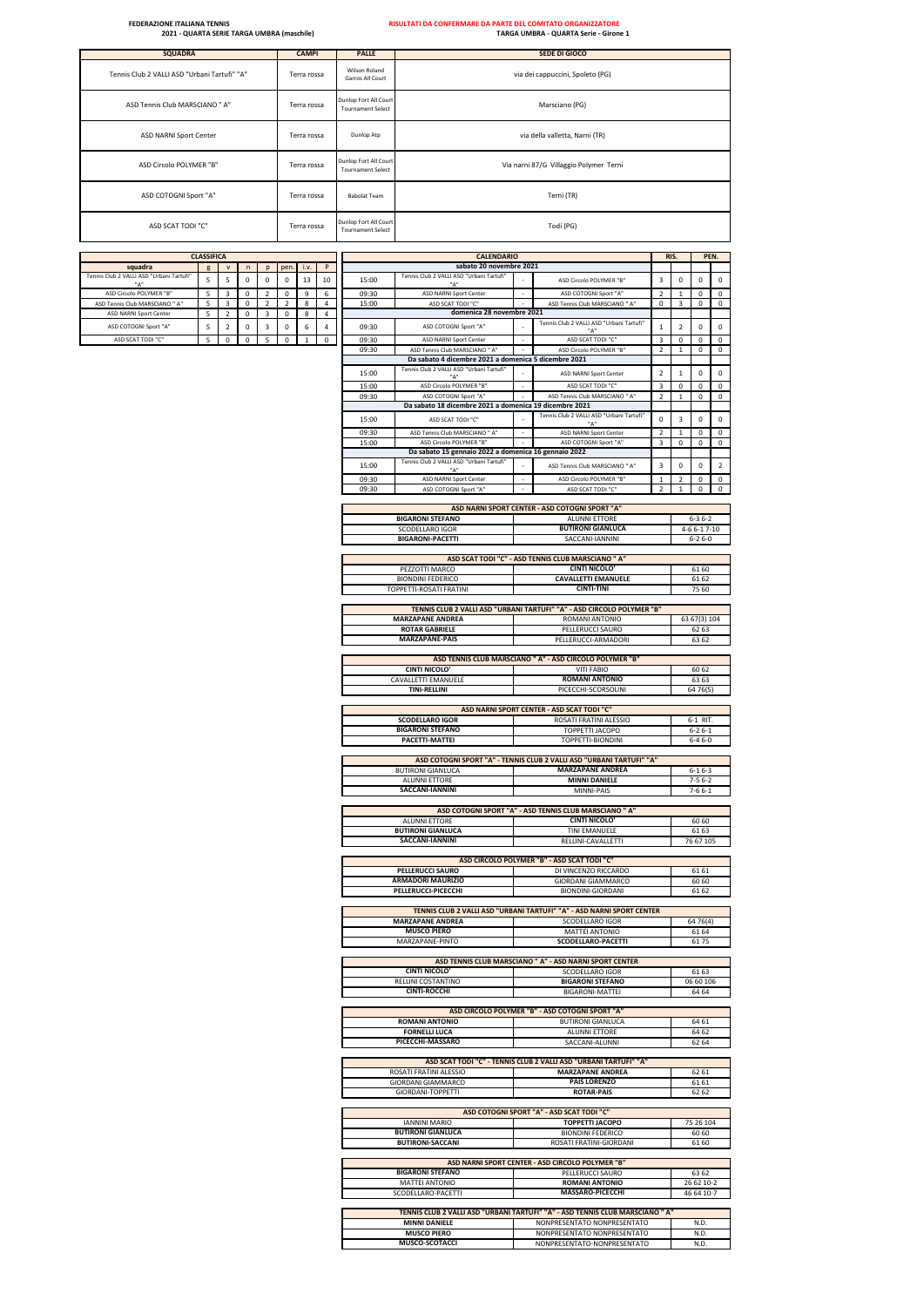JUNIOR Club TERNI SSD Terra sintetica Tournament Select Terni (TR) ASD SCAT TODI "B" Terra rossa Dunlop Fort All Court<br>Tournament Select Todi (PG) Pol. Dil. POLARIS Terni **Terra rossa** Punlop Fort All Court<br>Tournament Select Terni (TR) ASD Tennis Club MARSCIANO "C" Terra rossa Punlop Fort All Court<br>
Tournament Select Marsciano (PG) ASD Circolo POLYMER "A" Terra rossa Dunlop Fort All Court All Court All Court All Court All Court All Court All Court All Court All Court All Court All Court All Court All Court All Court All Court All Court All Court All Via narni 87/G Villaggio Polymer Terni Tennis Club 2 VALLI ASD "Urbani Tartufi" "B" Terra rossa Wilson Roland via dei cappuccini, Spoleto (PG) **SQUADRA CAMPI PALLE SEDE DI GIOCO**

|                                                    | <b>CLASSIFICA</b>             |                     |                  |              |                     |                | <b>CALENDARIO</b><br>Da sabato 20 novembre 2021 a domenica 21 novembre 2021<br>i.v.<br>P |                |                                                                                      |        |                                                                                              | RIS.           |                         |                    | PEN.           |
|----------------------------------------------------|-------------------------------|---------------------|------------------|--------------|---------------------|----------------|------------------------------------------------------------------------------------------|----------------|--------------------------------------------------------------------------------------|--------|----------------------------------------------------------------------------------------------|----------------|-------------------------|--------------------|----------------|
| squadra                                            | g<br>5                        | ${\bf v}$           | $\mathsf{n}$     | p            | pen<br>$\Omega$     |                |                                                                                          |                | ASD Circolo POLYMER "A"                                                              |        |                                                                                              | 3              |                         |                    |                |
| Pol. Dil. POLARIS Terni<br>ASD Circolo POLYMER "A' | 5                             | 4<br>$\overline{4}$ | 0<br>$\Omega$    | $\mathbf{1}$ | $^{\circ}$          | 13<br>12       | 8<br>8                                                                                   | 15:00<br>09:30 | Pol. Dil. POLARIS Terni                                                              |        | ASD Tennis Club MARSCIANO "C"<br>JUNIOR Club TERNI SSD                                       | 3              | $\mathsf 0$<br>$\Omega$ | 0<br>$\Omega$      | 0<br>0         |
| nis Club 2 VALLI ASD "Urbani Tartufi'              | 5                             | $\sqrt{4}$          | $\mathsf 0$      | $\mathbf{1}$ | 0                   | 9              | 8                                                                                        | 09:30          | ASD SCAT TODI "B"                                                                    |        | Tennis Club 2 VAIII ASD "Urbani Tartufi"                                                     | $\mathbf{1}$   | $\overline{2}$          | $\mathsf{O}$       | 0              |
|                                                    |                               |                     |                  |              |                     |                |                                                                                          |                |                                                                                      |        |                                                                                              |                |                         |                    |                |
| ASD Tennis Club MARSCIANO "C"<br>ASD SCAT TODI "B" | 5<br>$\overline{\phantom{a}}$ | $\overline{2}$<br>1 | 0<br>$\mathbf 0$ | 3<br>4       | $\overline{2}$<br>0 | 6<br>4         | $\overline{2}$<br>$\overline{2}$                                                         | 09:30          | Da domenica 28 novembre 2021 a sabato 27 novembre 2021<br>JUNIOR Club TERNI SSD      |        | ASD Circolo POLYMER "A"                                                                      | 0              | 3                       | 0                  | 0              |
| JUNIOR Club TERNI SSD                              | 5                             | $\Omega$            | $\Omega$         | 5            | $\mathsf 0$         | $\overline{1}$ | $\mathbf 0$                                                                              | 09:30          | Pol. Dil. POLARIS Terni                                                              |        | ASD SCAT TODI "B"                                                                            | 3              | $\mathsf 0$             | $\Omega$           | $\mathsf{o}\,$ |
|                                                    |                               |                     |                  |              |                     |                |                                                                                          | 15:00          | Tennis Club 2 VALLI ASD "Urbani Tartufi"                                             |        | ASD Tennis Club MARSCIANO "C"                                                                | $\overline{2}$ | $\mathbf 1$             | $\mathbf 0$        | $\mathsf 0$    |
|                                                    |                               |                     |                  |              |                     |                |                                                                                          |                | Da sabato 4 dicembre 2021 a domenica 5 dicembre 2021                                 |        |                                                                                              |                |                         |                    |                |
|                                                    |                               |                     |                  |              |                     |                |                                                                                          | 15:00          | ASD Circolo POLYMER "A"                                                              |        | Pol. Dil. POLARIS Terni                                                                      | $\overline{2}$ | $\mathbf{1}$            | 0                  | 0              |
|                                                    |                               |                     |                  |              |                     |                |                                                                                          | 15:00          | ASD Tennis Club MARSCIANO "C"                                                        |        | ASD SCAT TODI "B"                                                                            | $\overline{2}$ | $\mathbf{1}$            | $\Omega$           | $\mathsf{o}\,$ |
|                                                    |                               |                     |                  |              |                     |                |                                                                                          | 09:30          | JUNIOR Club TERNI SSD                                                                |        | Tennis Club 2 VALLI ASD "Urbani Tartufi"                                                     | $\mathsf 0$    | $\overline{\mathbf{3}}$ | $\mathsf{O}$       | 0              |
|                                                    |                               |                     |                  |              |                     |                |                                                                                          |                | Da domenica 19 dicembre 2021 a sabato 18 dicembre 2021                               |        |                                                                                              |                |                         |                    |                |
|                                                    |                               |                     |                  |              |                     |                |                                                                                          | 09:30          | ASD SCAT TODI "B"                                                                    | $\sim$ | ASD Circolo POLYMER "A"                                                                      | 0              | 3                       | $\mathsf{O}$       | $\mathbf 0$    |
|                                                    |                               |                     |                  |              |                     |                |                                                                                          |                | Tennis Club 2 VALLI ASD "Urbani Tartufi'                                             |        | Pol. Dil. POLARIS Terni                                                                      | 0              | 3                       | $\mathbf 0$        | 0              |
|                                                    |                               |                     |                  |              |                     |                |                                                                                          | 15:00          | "в                                                                                   |        |                                                                                              |                |                         |                    |                |
|                                                    |                               |                     |                  |              |                     |                |                                                                                          | 15:00          | ASD Tennis Club MARSCIANO "C<br>Da sabato 15 gennaio 2022 a domenica 16 gennaio 2022 |        | JUNIOR Club TERNI SSD                                                                        | 3              | $\mathsf 0$             | $\mathsf{O}$       | 0              |
|                                                    |                               |                     |                  |              |                     |                |                                                                                          |                |                                                                                      |        | Tennis Club 2 VALLI ASD "Urbani Tartufi"                                                     |                |                         |                    |                |
|                                                    |                               |                     |                  |              |                     |                |                                                                                          | 15:00          | ASD Circolo POLYMER "A"                                                              |        |                                                                                              | $\mathbf{1}$   | $\overline{2}$          | $\mathsf{O}$       | 0              |
|                                                    |                               |                     |                  |              |                     |                |                                                                                          | 09:30          | Pol. Dil. POLARIS Terni                                                              |        | ASD Tennis Club MARSCIANO "C"                                                                | 3              | $\mathsf 0$             | 0                  | $\overline{2}$ |
|                                                    |                               |                     |                  |              |                     |                |                                                                                          | 09:30          | JUNIOR Club TERNI SSD                                                                |        | ASD SCAT TODI "B'                                                                            | 1              | $\mathcal{P}$           | 0                  | 0              |
|                                                    |                               |                     |                  |              |                     |                |                                                                                          |                |                                                                                      |        | POL. DIL. POLARIS TERNI - JUNIOR CLUB TERNI SSD                                              |                |                         |                    |                |
|                                                    |                               |                     |                  |              |                     |                |                                                                                          |                | <b>SANTI SIMONE</b>                                                                  |        | CABIATI CORRADO                                                                              |                |                         | 63 RIT.            |                |
|                                                    |                               |                     |                  |              |                     |                |                                                                                          |                | <b>MARGUTTI PAOLO</b>                                                                |        | <b>SCOSTA GIULIANO</b>                                                                       |                |                         | 6160               |                |
|                                                    |                               |                     |                  |              |                     |                |                                                                                          |                | MALIZIA-DRAGONI                                                                      |        | TSINGROS-LUCIANI                                                                             |                |                         | 6161               |                |
|                                                    |                               |                     |                  |              |                     |                |                                                                                          |                |                                                                                      |        |                                                                                              |                |                         |                    |                |
|                                                    |                               |                     |                  |              |                     |                |                                                                                          |                | <b>GIULIVI ANDREA</b>                                                                |        | ASD SCAT TODI "B" - TENNIS CLUB 2 VALLI ASD "URBANI TARTUFI" "B'<br><b>FILIPPONI GIORGIO</b> |                |                         | 62 62              |                |
|                                                    |                               |                     |                  |              |                     |                |                                                                                          |                | MORGHETTI GIUSEPPE                                                                   |        | <b>QUONDAM GIROLAMO LORENZO</b>                                                              |                |                         | 63 36 104          |                |
|                                                    |                               |                     |                  |              |                     |                |                                                                                          |                | <b>GIULIVI-SIMONI</b>                                                                |        | FILIPPONI-CHELLI                                                                             |                |                         | 76(4) 63           |                |
|                                                    |                               |                     |                  |              |                     |                |                                                                                          |                |                                                                                      |        |                                                                                              |                |                         |                    |                |
|                                                    |                               |                     |                  |              |                     |                |                                                                                          |                |                                                                                      |        | ASD CIRCOLO POLYMER "A" - ASD TENNIS CLUB MARSCIANO "C"                                      |                |                         |                    |                |
|                                                    |                               |                     |                  |              |                     |                |                                                                                          |                | PETRUCCIELLO EMANUELE                                                                |        | <b>VALLERANI CARLO</b>                                                                       |                |                         | 61 36 104          |                |
|                                                    |                               |                     |                  |              |                     |                |                                                                                          |                | <b>PACI STEFANO</b>                                                                  |        | RIZZO PIERGIORGIO                                                                            |                |                         | 62 60              |                |
|                                                    |                               |                     |                  |              |                     |                |                                                                                          |                | DOMIZI-SCORCELLETTI                                                                  |        | VALLERANI-BRIZIOLI                                                                           |                |                         | 76(4) 64           |                |
|                                                    |                               |                     |                  |              |                     |                |                                                                                          |                |                                                                                      |        | POL. DIL. POLARIS TERNI - ASD SCAT TODI "B"                                                  |                |                         |                    |                |
|                                                    |                               |                     |                  |              |                     |                |                                                                                          |                | <b>DRAGONI ROBERTO</b>                                                               |        | <b>GIULIVI ANDREA</b>                                                                        |                |                         | 6275               |                |
|                                                    |                               |                     |                  |              |                     |                |                                                                                          |                | DE ANGELIS ABRAMO                                                                    |        | MORGHETTI GIUSEPPE                                                                           |                |                         | 6161               |                |
|                                                    |                               |                     |                  |              |                     |                |                                                                                          |                | DRAGONI-FOLLETTI                                                                     |        | <b>GIULIVI-SIMONI</b>                                                                        |                |                         | 63 62              |                |
|                                                    |                               |                     |                  |              |                     |                |                                                                                          |                |                                                                                      |        |                                                                                              |                |                         |                    |                |
|                                                    |                               |                     |                  |              |                     |                |                                                                                          |                | FIOCCHETTI LEONARDO                                                                  |        | JUNIOR CLUB TERNI SSD - ASD CIRCOLO POLYMER "A"<br>PETRUCCIELLO EMANUELE                     |                |                         | 60 61              |                |
|                                                    |                               |                     |                  |              |                     |                |                                                                                          |                | <b>CRESTA GABRIELE</b>                                                               |        | <b>DOMIZI RICCARDO</b>                                                                       |                |                         | 62 61              |                |
|                                                    |                               |                     |                  |              |                     |                |                                                                                          |                | LATTANZI-CECILIA                                                                     |        | <b>ANTONELLI-DOMIZI</b>                                                                      |                |                         | 60 61              |                |
|                                                    |                               |                     |                  |              |                     |                |                                                                                          |                |                                                                                      |        |                                                                                              |                |                         |                    |                |
|                                                    |                               |                     |                  |              |                     |                |                                                                                          |                |                                                                                      |        | TENNIS CLUB 2 VALLI ASD "URBANI TARTUFI" "B" - ASD TENNIS CLUB MARSCIANO "C'                 |                |                         |                    |                |
|                                                    |                               |                     |                  |              |                     |                |                                                                                          |                | <b>MASTROFABI LORENZO</b>                                                            |        | VALLERANI CARLO                                                                              |                |                         | 64 63              |                |
|                                                    |                               |                     |                  |              |                     |                |                                                                                          |                | <b>TRIPPETTI PIETRO</b><br>TRIPPETTI-CHELLI                                          |        | RIZZO PIERGIORGIO<br><b>VALLERANI-MENICHETTI</b>                                             |                |                         | 61 61<br>63 46 105 |                |
|                                                    |                               |                     |                  |              |                     |                |                                                                                          |                |                                                                                      |        |                                                                                              |                |                         |                    |                |
|                                                    |                               |                     |                  |              |                     |                |                                                                                          |                |                                                                                      |        | JUNIOR CLUB TERNI SSD - TENNIS CLUB 2 VALLI ASD "URBANI TARTUFI" "B"                         |                |                         |                    |                |
|                                                    |                               |                     |                  |              |                     |                |                                                                                          |                | <b>CRESTA GABRIELE</b>                                                               |        | <b>FILIPPONI LUCA</b>                                                                        |                |                         | 6460               |                |
|                                                    |                               |                     |                  |              |                     |                |                                                                                          |                | SCOSTA GIULIANO                                                                      |        | <b>FILIPPONI GIORGIO</b>                                                                     |                |                         | 63 60              |                |
|                                                    |                               |                     |                  |              |                     |                |                                                                                          |                | LATTANZI-LUCIANI                                                                     |        | <b>FILIPPONI-DEL GALLO</b>                                                                   |                |                         | 62 62              |                |
|                                                    |                               |                     |                  |              |                     |                |                                                                                          |                |                                                                                      |        | ASD CIRCOLO POLYMER "A" - POL. DIL. POLARIS TERNI                                            |                |                         |                    |                |
|                                                    |                               |                     |                  |              |                     |                |                                                                                          |                | PACI STEFANO                                                                         |        | DE ANGELIS ABRAMO                                                                            |                |                         | 62 45 RIT.         |                |
|                                                    |                               |                     |                  |              |                     |                |                                                                                          |                | PETRUCCIELLO EMANUELE                                                                |        | ALEXAKIS GIORGIO                                                                             |                |                         | 46 62 105          |                |
|                                                    |                               |                     |                  |              |                     |                |                                                                                          |                | DOMIZI-SCORCELLETTI                                                                  |        | ALEXAKIS-SANTI                                                                               |                |                         | 76(8) 36 106       |                |
|                                                    |                               |                     |                  |              |                     |                |                                                                                          |                |                                                                                      |        |                                                                                              |                |                         |                    |                |
|                                                    |                               |                     |                  |              |                     |                |                                                                                          |                |                                                                                      |        | ASD TENNIS CLUB MARSCIANO "C" - ASD SCAT TODI "B"                                            |                |                         |                    |                |
|                                                    |                               |                     |                  |              |                     |                |                                                                                          |                | <b>MENICHETTI STEFANO</b><br>ZUCCHETTINI MARCO                                       |        | SIMONI FILIPPO MARIA<br><b>GIULIVI ANDREA</b>                                                |                |                         | 6161<br>26 64 107  |                |
|                                                    |                               |                     |                  |              |                     |                |                                                                                          |                | VALLERANI-ZUCCHETTINI                                                                |        | GIULIVI-MORGHETTI                                                                            |                |                         | 64 64              |                |
|                                                    |                               |                     |                  |              |                     |                |                                                                                          |                |                                                                                      |        |                                                                                              |                |                         |                    |                |
|                                                    |                               |                     |                  |              |                     |                |                                                                                          |                |                                                                                      |        | ASD SCAT TODI "B" - ASD CIRCOLO POLYMER "A"                                                  |                |                         |                    |                |
|                                                    |                               |                     |                  |              |                     |                |                                                                                          |                | <b>GIULIVI ANDREA</b>                                                                |        | PETRUCCIELLO EMANUELE                                                                        |                |                         | 6161               |                |
|                                                    |                               |                     |                  |              |                     |                |                                                                                          |                | <b>CAPRINI SERGIO</b>                                                                |        | <b>SCORCELLETTI DAVID</b>                                                                    |                |                         | 6161               |                |
|                                                    |                               |                     |                  |              |                     |                |                                                                                          |                | CAPRINI-SIMONI                                                                       |        | SCORCELLETTI-ANTONELLI                                                                       |                |                         | 6161               |                |
|                                                    |                               |                     |                  |              |                     |                |                                                                                          |                |                                                                                      |        | TENNIS CLUB 2 VALLI ASD "URBANI TARTUFI" "B" - POL. DIL. POLARIS TERNI                       |                |                         |                    |                |
|                                                    |                               |                     |                  |              |                     |                |                                                                                          |                | <b>TRIPPETTI PIETRO</b>                                                              |        | <b>ALEXAKIS GIORGIO</b>                                                                      |                |                         | 64 60              |                |
|                                                    |                               |                     |                  |              |                     |                |                                                                                          |                | <b>FILIPPONI LUCA</b>                                                                |        | <b>MARGUTTI PAOLO</b>                                                                        |                |                         | 26 64 119          |                |
|                                                    |                               |                     |                  |              |                     |                |                                                                                          |                | TRIPPETTI-FILIPPONI                                                                  |        | <b>ALEXAKIS-DRAGONI</b>                                                                      |                |                         | 76(5) 62           |                |
|                                                    |                               |                     |                  |              |                     |                |                                                                                          |                |                                                                                      |        | ASD TENNIS CLUB MARSCIANO "C" - JUNIOR CLUB TERNI SSD                                        |                |                         |                    |                |
|                                                    |                               |                     |                  |              |                     |                |                                                                                          |                | <b>VALLERANI CARLO</b>                                                               |        | FIOCCHETTI LEONARDO                                                                          |                |                         | 60 61              |                |
|                                                    |                               |                     |                  |              |                     |                |                                                                                          |                | <b>BRIZIOLI FRANCESCO</b>                                                            |        | <b>CABIATI CORRADO</b>                                                                       |                |                         | 46 63 107          |                |
|                                                    |                               |                     |                  |              |                     |                |                                                                                          |                | ZUCCHETTINI-VALLERANI                                                                |        | SCOSTA-LATTANZI                                                                              |                |                         | 75 62              |                |
|                                                    |                               |                     |                  |              |                     |                |                                                                                          |                |                                                                                      |        |                                                                                              |                |                         |                    |                |
|                                                    |                               |                     |                  |              |                     |                |                                                                                          |                |                                                                                      |        | JUNIOR CLUB TERNI SSD - ASD SCAT TODI "B"                                                    |                |                         |                    |                |
|                                                    |                               |                     |                  |              |                     |                |                                                                                          |                | LUCIANI FILIPPO<br><b>CABIATI CORRADO</b>                                            |        | POTENZA PELLEGRINO<br>SIMONI FILIPPO MARIA                                                   |                |                         | 64 63              |                |
|                                                    |                               |                     |                  |              |                     |                |                                                                                          |                | FIOCCHETTI-SCOSTA                                                                    |        | POTENZA-MORGHETTI                                                                            |                |                         | 6164<br>6160       |                |
|                                                    |                               |                     |                  |              |                     |                |                                                                                          |                |                                                                                      |        |                                                                                              |                |                         |                    |                |
|                                                    |                               |                     |                  |              |                     |                |                                                                                          |                |                                                                                      |        | POL. DIL. POLARIS TERNI - ASD TENNIS CLUB MARSCIANO "C"                                      |                |                         |                    |                |
|                                                    |                               |                     |                  |              |                     |                |                                                                                          |                | <b>ALEXAKIS GIORGIO</b>                                                              |        | NONPRESENTATO NONPRESENTATO                                                                  |                |                         | N.D.               |                |
|                                                    |                               |                     |                  |              |                     |                |                                                                                          |                | DE ANGELIS ABRAMO                                                                    |        | NONPRESENTATO NONPRESENTATO                                                                  |                |                         | N.D.               |                |
|                                                    |                               |                     |                  |              |                     |                |                                                                                          |                | NONPRESENTATO-NONPRESENTATO                                                          |        | NONPRESENTATO-NONPRESENTATO                                                                  |                |                         | N.D.               |                |
|                                                    |                               |                     |                  |              |                     |                |                                                                                          |                |                                                                                      |        | ASD CIRCOLO POLYMER "A" - TENNIS CLUB 2 VALLI ASD "URBANI TARTUFI" "B"                       |                |                         |                    |                |
|                                                    |                               |                     |                  |              |                     |                |                                                                                          |                | SCORCELLETTI DAVID                                                                   |        | <b>MASTROFABI LORENZO</b>                                                                    |                |                         | 6160               |                |
|                                                    |                               |                     |                  |              |                     |                |                                                                                          |                | PETRUCCIELLO EMANUELE                                                                |        | CHELLI ALESSANDRO                                                                            |                |                         | 6060               |                |
|                                                    |                               |                     |                  |              |                     |                |                                                                                          |                | SCORCELLETTI-DOMIZI                                                                  |        | MASTROFABI-QUONDAM GIROLAMO                                                                  |                |                         | 26 63 105          |                |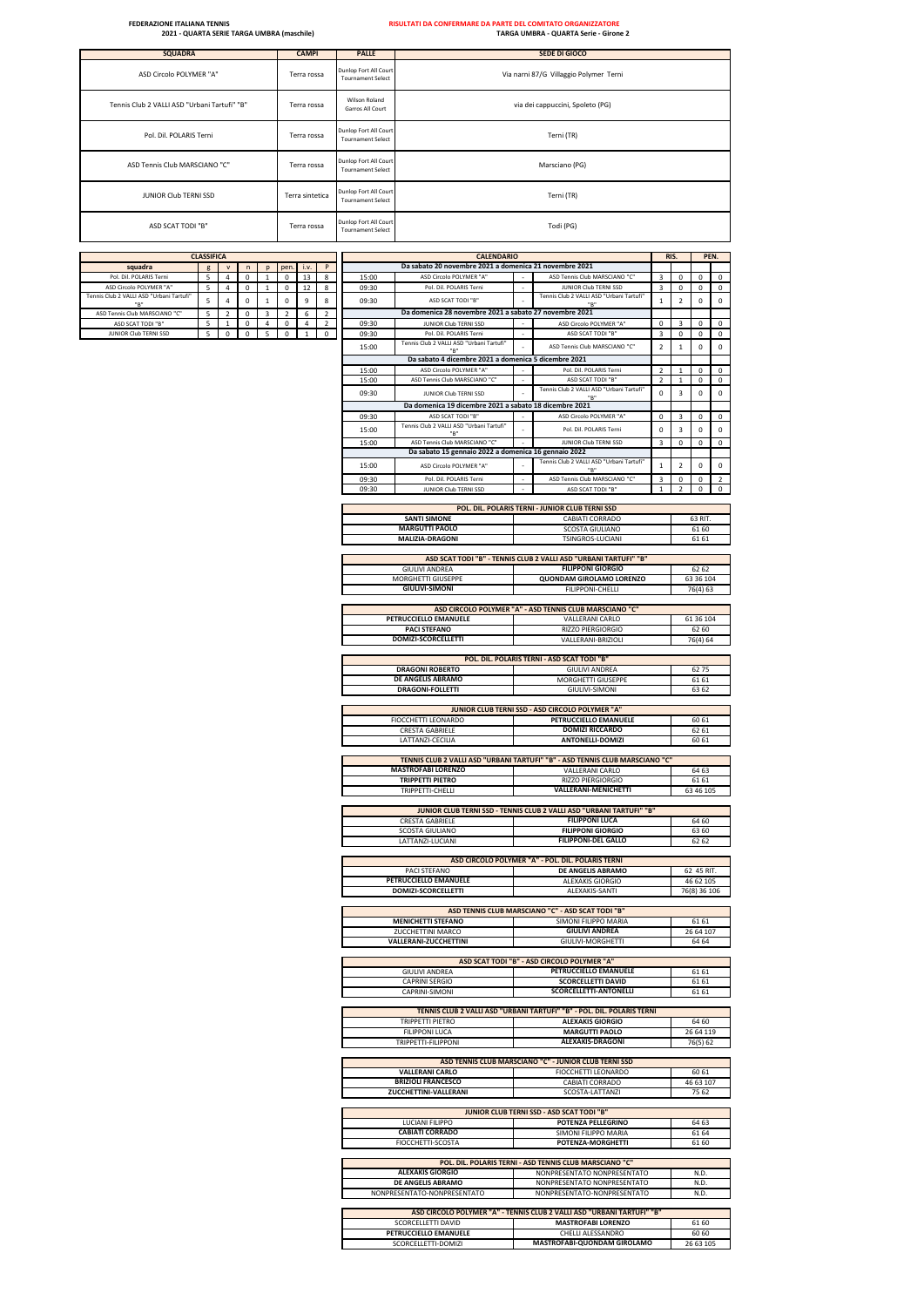| <b>SQUADRA</b>                   | <b>CAMPI</b>                   | <b>PALLE</b>                                      | SEDE DI GIOCO        |
|----------------------------------|--------------------------------|---------------------------------------------------|----------------------|
| Circolo Tennis UMBERTIDE ASD "A" | Terra rossa                    | Dunlop Fort All Court<br><b>Tournament Select</b> | Umbertide (PG)       |
| Tennis Club PERUGIA ASD "A"      | Terra rossa                    | Dunlop Fort All Court<br><b>Tournament Select</b> | Perugia (PG)         |
| ASD VICO Tennis                  | Terra rossa                    | Dunlop Fort All Court<br><b>Tournament Select</b> | Fossato di Vico (PG) |
| ASD Tennis Club MARSCIANO "B"    | Terra rossa                    | Dunlop Fort All Court<br><b>Tournament Select</b> | Marsciano (PG)       |
| GRYPHUS Tennis Perugia SSD       | Sintetico - Altri<br>materiali | <b>Babolat Team</b>                               | Perugia (PG)         |
| Circolo Tennis OLYMPIA Dil.      | Sintetico - green<br>set       | <b>Head Tour XT</b>                               | Gualdo Tadino (PG)   |

|                                                       | <b>CLASSIFICA</b> |                |             |                                         |              |        |                |                | <b>CALENDARIO</b>                                         |                                                                              |                         | RIS.           |                       | PEN.             |
|-------------------------------------------------------|-------------------|----------------|-------------|-----------------------------------------|--------------|--------|----------------|----------------|-----------------------------------------------------------|------------------------------------------------------------------------------|-------------------------|----------------|-----------------------|------------------|
| squadra                                               | g                 | ${\sf v}$      | $\sf n$     | pen.<br>p                               |              | i.v.   | P              |                | Da domenica 21 novembre 2021 a sabato 20 novembre 2021    |                                                                              |                         |                |                       |                  |
| Circolo Tennis UMBERTIDE ASD "A"                      | 5                 | $\overline{4}$ | $\mathbf 0$ | 0<br>1                                  | 12           |        | $\bf 8$        | 15:00          | Circolo Tennis UMBERTIDE ASD "A"                          | ASD Tennis Club MARSCIANO "B'                                                | 3                       | 0              | 0                     | $\Omega$         |
| <b>GRYPHUS Tennis Perugia SSD</b>                     | 5                 | 4              | 0           | $\,1\,$<br>0                            | 11           |        | 8              | 15:00          | ASD VICO Tennis                                           | <b>GRYPHUS Tennis Perugia SSD</b>                                            | $\mathbf{1}$            | $\overline{2}$ | 0                     | 0                |
| Tennis Club PERUGIA ASD "A"<br><b>ASD VICO Tennis</b> | 5<br>5            | 3<br>3         | 0<br>0      | $\mathbf 2$<br>0<br>$\mathfrak{p}$<br>0 |              | 9<br>8 | 6<br>6         | 15:00          | Circolo Tennis OLYMPIA Dil.<br>domenica 28 novembre 2021  | Tennis Club PERUGIA ASD "A"                                                  | $\mathbf 1$             | $\overline{2}$ | $\mathbf 0$           | $\mathbf 0$      |
| ASD Tennis Club MARSCIANO "B"                         | 5                 | $\mathbf 1$    | 0           | $\overline{4}$<br>0                     | $\sqrt{4}$   |        | $\overline{2}$ | 15:00          | <b>GRYPHUS Tennis Perugia SSD</b>                         | Circolo Tennis UMBERTIDE ASD "A'                                             | $\overline{2}$          | $\mathbf{1}$   | 0                     | $\mathsf 0$      |
| Circolo Tennis OLYMPIA Dil.                           | 5                 | $\mathsf 0$    | $\mathsf 0$ | 5<br>$\mathsf 0$                        | $\mathbf{1}$ |        | $\mathbf 0$    | 15:00          | ASD VICO Tennis                                           | Circolo Tennis OLYMPIA Dil.                                                  | 3                       | 0              | 0                     | $\mathsf 0$      |
|                                                       |                   |                |             |                                         |              |        |                | 15:00          | Tennis Club PERUGIA ASD "A"                               | ASD Tennis Club MARSCIANO "B"                                                | 3                       | $\mathbf 0$    | $\mathsf 0$           | $\mathbf 0$      |
|                                                       |                   |                |             |                                         |              |        |                |                | domenica 5 dicembre 2021                                  |                                                                              |                         |                |                       |                  |
|                                                       |                   |                |             |                                         |              |        |                | 15:00          | Circolo Tennis UMBERTIDE ASD "A                           | ASD VICO Tennis                                                              | 3                       | 0              | 0                     | 0                |
|                                                       |                   |                |             |                                         |              |        |                | 09:30          | ASD Tennis Club MARSCIANO "B"                             | Circolo Tennis OLYMPIA Dil.                                                  | 3                       | 0              | $\mathsf 0$           | 0                |
|                                                       |                   |                |             |                                         |              |        |                | 15:00          | <b>GRYPHUS Tennis Perugia SSD</b>                         | Tennis Club PERUGIA ASD "A"                                                  | $\mathbf 1$             | $\overline{2}$ | 0                     | 0                |
|                                                       |                   |                |             |                                         |              |        |                |                | Da sabato 18 dicembre 2021 a domenica 19 dicembre 2021    |                                                                              |                         |                |                       |                  |
|                                                       |                   |                |             |                                         |              |        |                | 15:00          | Circolo Tennis OLYMPIA Dil                                | Circolo Tennis UMBERTIDE ASD "A'                                             | $\mathsf 0$             | 3              | 0                     | 0                |
|                                                       |                   |                |             |                                         |              |        |                | 15:00          | Tennis Club PERUGIA ASD "A"                               | ASD VICO Tennis                                                              | $\mathbf{1}$            | $\overline{2}$ | 0                     | $\mathbf 0$      |
|                                                       |                   |                |             |                                         |              |        |                | 09:30          | ASD Tennis Club MARSCIANO "B"<br>domenica 16 gennaio 2022 | <b>GRYPHUS Tennis Perugia SSD</b>                                            | $\mathsf 0$             | 3              | $\mathsf 0$           | $\mathsf 0$      |
|                                                       |                   |                |             |                                         |              |        |                |                | Circolo Tennis UMBERTIDE ASD "A"                          | Tennis Club PERUGIA ASD "A"                                                  | $\overline{2}$          | -1             |                       |                  |
|                                                       |                   |                |             |                                         |              |        |                | 15:00<br>15:00 | ASD VICO Tennis                                           | ASD Tennis Club MARSCIANO "B"                                                | $\overline{\mathbf{2}}$ |                | 0<br>0                | 0<br>$\mathbf 0$ |
|                                                       |                   |                |             |                                         |              |        |                | 15:00          | <b>GRYPHUS Tennis Perugia SSD</b>                         | Circolo Tennis OLYMPIA Dil                                                   | $\overline{3}$          | 0              | $\mathsf 0$           | $\mathsf 0$      |
|                                                       |                   |                |             |                                         |              |        |                |                |                                                           |                                                                              |                         |                |                       |                  |
|                                                       |                   |                |             |                                         |              |        |                |                |                                                           | CIRCOLO TENNIS OLYMPIA DIL. - TENNIS CLUB PERUGIA ASD "A"                    |                         |                |                       |                  |
|                                                       |                   |                |             |                                         |              |        |                |                | <b>FIORITI FEDERICO</b>                                   | <b>MATTEI MARIO</b>                                                          |                         |                | 60 63                 |                  |
|                                                       |                   |                |             |                                         |              |        |                |                | <b>POMPEI MANUELE</b>                                     | DORMI MAURO                                                                  |                         |                | 64 64                 |                  |
|                                                       |                   |                |             |                                         |              |        |                |                | VECCHIARELLI-POMPEI                                       | <b>PUCCI-MATTEI</b>                                                          |                         |                | 62 60                 |                  |
|                                                       |                   |                |             |                                         |              |        |                |                |                                                           |                                                                              |                         |                |                       |                  |
|                                                       |                   |                |             |                                         |              |        |                |                |                                                           | CIRCOLO TENNIS UMBERTIDE ASD "A" - ASD TENNIS CLUB MARSCIANO "B"             |                         |                |                       |                  |
|                                                       |                   |                |             |                                         |              |        |                |                | <b>DIAZ WALTER</b>                                        | <b>BISCARINI PAOLO</b>                                                       |                         |                | 64 62                 |                  |
|                                                       |                   |                |             |                                         |              |        |                |                | <b>TIRONZELLI ALBERTO</b>                                 | SCARABATTOLI MARCO                                                           |                         |                | 62 63                 |                  |
|                                                       |                   |                |             |                                         |              |        |                |                | PAOLETTI-FAGIANI                                          | MATTIONI-SCARABATTOLI                                                        |                         |                | 61 76                 |                  |
|                                                       |                   |                |             |                                         |              |        |                |                |                                                           |                                                                              |                         |                |                       |                  |
|                                                       |                   |                |             |                                         |              |        |                |                |                                                           | ASD VICO TENNIS - GRYPHUS TENNIS PERUGIA SSD                                 |                         |                |                       |                  |
|                                                       |                   |                |             |                                         |              |        |                |                | <b>ROSATI LEONARDO</b>                                    | <b>CARDINALI FRANCESCO</b>                                                   |                         |                | 61 61                 |                  |
|                                                       |                   |                |             |                                         |              |        |                |                | COMMODI FILIPPO                                           | <b>ZAPPACENERE DAVIDE</b>                                                    |                         |                | 63 61                 |                  |
|                                                       |                   |                |             |                                         |              |        |                |                | BATTELLINI-ROGO                                           | <b>VANNUCCI-MARCONI</b>                                                      |                         |                | 63 64                 |                  |
|                                                       |                   |                |             |                                         |              |        |                |                |                                                           |                                                                              |                         |                |                       |                  |
|                                                       |                   |                |             |                                         |              |        |                |                | <b>PUCCI ANDREA</b>                                       | TENNIS CLUB PERUGIA ASD "A" - ASD TENNIS CLUB MARSCIANO "B"<br>PAPI EMANUELE |                         |                | 60 61                 |                  |
|                                                       |                   |                |             |                                         |              |        |                |                | <b>ANDREANI CORRADO</b>                                   |                                                                              |                         |                |                       |                  |
|                                                       |                   |                |             |                                         |              |        |                |                | <b>MATTEI-DORMI</b>                                       | SCARABATTOLI MARCO<br>MATTIONI-SCARABATTOLI                                  |                         |                | 63 76(2)<br>46 64 107 |                  |
|                                                       |                   |                |             |                                         |              |        |                |                |                                                           |                                                                              |                         |                |                       |                  |
|                                                       |                   |                |             |                                         |              |        |                |                |                                                           | ASD VICO TENNIS - CIRCOLO TENNIS OLYMPIA DIL.                                |                         |                |                       |                  |
|                                                       |                   |                |             |                                         |              |        |                |                | <b>ROSATI LEONARDO</b>                                    | POMPEI MANUELE                                                               |                         |                | 75 61                 |                  |
|                                                       |                   |                |             |                                         |              |        |                |                | <b>SARACINI LUCA</b>                                      | DEL SOLDATO MATTEO                                                           |                         |                | 62 76 5               |                  |
|                                                       |                   |                |             |                                         |              |        |                |                | <b>ROGO-MARINI</b>                                        | DEL SOLDATO-VECCHIARELLI                                                     |                         |                | 64 61                 |                  |
|                                                       |                   |                |             |                                         |              |        |                |                |                                                           |                                                                              |                         |                |                       |                  |
|                                                       |                   |                |             |                                         |              |        |                |                |                                                           | GRYPHUS TENNIS PERUGIA SSD - CIRCOLO TENNIS UMBERTIDE ASD "A"                |                         |                |                       |                  |
|                                                       |                   |                |             |                                         |              |        |                |                | <b>ZAPPACENERE DAVIDE</b>                                 | <b>DIAZ WALTER</b>                                                           |                         |                | 64 63                 |                  |
|                                                       |                   |                |             |                                         |              |        |                |                | VANNUCCI LORENZO                                          | <b>TIRONZELLI ALBERTO</b>                                                    |                         |                | 76(5) 62              |                  |
|                                                       |                   |                |             |                                         |              |        |                |                | <b>MARCONI-MARCONI</b>                                    | FAGIANI-PAOLETTI                                                             |                         |                | 67(5) 63 1412         |                  |
|                                                       |                   |                |             |                                         |              |        |                |                |                                                           |                                                                              |                         |                |                       |                  |
|                                                       |                   |                |             |                                         |              |        |                |                |                                                           | ASD TENNIS CLUB MARSCIANO "B" - CIRCOLO TENNIS OLYMPIA DIL.                  |                         |                |                       |                  |
|                                                       |                   |                |             |                                         |              |        |                |                | <b>PAPI EMANUELE</b>                                      | DEL SOLDATO MATTEO                                                           |                         |                | 61 62                 |                  |
|                                                       |                   |                |             |                                         |              |        |                |                | <b>BISCARINI PAOLO</b>                                    | POMPEI MANUELE                                                               |                         |                | 63 30 RIT.            |                  |
|                                                       |                   |                |             |                                         |              |        |                |                | <b>MATTIONI-SCARABATTOLI</b>                              | FIORITI-DEL SOLDATO                                                          |                         |                | 64 60                 |                  |
|                                                       |                   |                |             |                                         |              |        |                |                |                                                           |                                                                              |                         |                |                       |                  |
|                                                       |                   |                |             |                                         |              |        |                |                |                                                           | CIRCOLO TENNIS UMBERTIDE ASD "A" - ASD VICO TENNIS                           |                         |                |                       |                  |
|                                                       |                   |                |             |                                         |              |        |                |                | <b>DIAZ WALTER</b>                                        | COMMODI FILIPPO                                                              |                         |                | 61 30 RIT.            |                  |
|                                                       |                   |                |             |                                         |              |        |                |                | <b>TIRONZELLI ALBERTO</b><br><b>FAGIANI-PAOLETTI</b>      | <b>ROGO ROBERTO</b>                                                          |                         |                | 61 61                 |                  |
|                                                       |                   |                |             |                                         |              |        |                |                |                                                           | EVANGELISTI-ROGO                                                             |                         |                | 36 62 119             |                  |
|                                                       |                   |                |             |                                         |              |        |                |                |                                                           | GRYPHUS TENNIS PERUGIA SSD - TENNIS CLUB PERUGIA ASD "A"                     |                         |                |                       |                  |
|                                                       |                   |                |             |                                         |              |        |                |                | <b>NARDI PAOLO</b>                                        | <b>PUCCI ANDREA</b>                                                          |                         |                |                       |                  |
|                                                       |                   |                |             |                                         |              |        |                |                | <b>MARCONI ALESSANDRO</b>                                 | ANDREANI CORRADO                                                             |                         |                | 60 62<br>67(3) 62 107 |                  |
|                                                       |                   |                |             |                                         |              |        |                |                | MARCONI-VANNUCCI                                          | <b>PUCCI-MATTEI</b>                                                          |                         |                | 64 62                 |                  |
|                                                       |                   |                |             |                                         |              |        |                |                |                                                           |                                                                              |                         |                |                       |                  |
|                                                       |                   |                |             |                                         |              |        |                |                |                                                           | ASD TENNIS CLUB MARSCIANO "B" - GRYPHUS TENNIS PERUGIA SSD                   |                         |                |                       |                  |
|                                                       |                   |                |             |                                         |              |        |                |                | PAPI EMANUELE                                             | <b>MANSUETO VENANZIO</b>                                                     |                         |                | 61 60                 |                  |
|                                                       |                   |                |             |                                         |              |        |                |                | SCARABATTOLI MARCO                                        | <b>ZAPPACENERE DAVIDE</b>                                                    |                         |                | 62 60                 |                  |
|                                                       |                   |                |             |                                         |              |        |                |                | SCARABATTOLI-BISCARINI                                    | <b>MARCONI-MARCONI</b>                                                       |                         |                | 01 RIT.               |                  |
|                                                       |                   |                |             |                                         |              |        |                |                |                                                           |                                                                              |                         |                |                       |                  |
|                                                       |                   |                |             |                                         |              |        |                |                |                                                           | TENNIS CLUB PERUGIA ASD "A" - ASD VICO TENNIS                                |                         |                |                       |                  |
|                                                       |                   |                |             |                                         |              |        |                |                | ANDREANI CORRADO                                          | <b>ROSATI LEONARDO</b>                                                       |                         |                | 62 61                 |                  |
|                                                       |                   |                |             |                                         |              |        |                |                | <b>DORMI MAURO</b>                                        | <b>SARACINI LUCA</b>                                                         |                         |                | 75 63                 |                  |
|                                                       |                   |                |             |                                         |              |        |                |                | <b>PUCCI-MATTEI</b>                                       | ROGO-MATERAZZI                                                               |                         |                | 61 67(2) 106          |                  |
|                                                       |                   |                |             |                                         |              |        |                |                |                                                           |                                                                              |                         |                |                       |                  |
|                                                       |                   |                |             |                                         |              |        |                |                |                                                           | CIRCOLO TENNIS OLYMPIA DIL. - CIRCOLO TENNIS UMBERTIDE ASD "A"               |                         |                |                       |                  |
|                                                       |                   |                |             |                                         |              |        |                |                | <b>FIORITI FEDERICO</b><br>SPEZIALI LUCIANO               | <b>DIAZ WALTER</b><br><b>TIRONZELLI ALBERTO</b>                              |                         |                | 61 62                 |                  |
|                                                       |                   |                |             |                                         |              |        |                |                | VECCHIARELLI-DEL SOLDATO                                  | PAOLETTI-FAGIANI                                                             |                         |                | 60 60<br>61 60        |                  |
|                                                       |                   |                |             |                                         |              |        |                |                |                                                           |                                                                              |                         |                |                       |                  |
|                                                       |                   |                |             |                                         |              |        |                |                |                                                           | CIRCOLO TENNIS UMBERTIDE ASD "A" - TENNIS CLUB PERUGIA ASD "A"               |                         |                |                       |                  |
|                                                       |                   |                |             |                                         |              |        |                |                | <b>DIAZ WALTER</b>                                        | PUCCI ANDREA                                                                 |                         |                | 46 63 104             |                  |
|                                                       |                   |                |             |                                         |              |        |                |                | <b>TIRONZELLI ALBERTO</b>                                 | DORMI MAURO                                                                  |                         |                | 60 61                 |                  |
|                                                       |                   |                |             |                                         |              |        |                |                | FAGIANI-PAOLETTI                                          | <b>PUCCI-MATTEI</b>                                                          |                         |                | 62 64                 |                  |
|                                                       |                   |                |             |                                         |              |        |                |                |                                                           |                                                                              |                         |                |                       |                  |
|                                                       |                   |                |             |                                         |              |        |                |                |                                                           | GRYPHUS TENNIS PERUGIA SSD - CIRCOLO TENNIS OLYMPIA DIL.                     |                         |                |                       |                  |
|                                                       |                   |                |             |                                         |              |        |                |                | ZAPPACENERE DAVIDE                                        | SPEZIALI LUCIANO                                                             |                         |                | 60 61                 |                  |
|                                                       |                   |                |             |                                         |              |        |                |                | <b>SCARCELLA FRANCESCO</b>                                | VECCHIARELLI FILIPPO                                                         |                         |                | 60 60                 |                  |
|                                                       |                   |                |             |                                         |              |        |                |                | ZAPPACENERE-CARDINALI                                     | SPEZIALI-FIORITI                                                             |                         |                | 63 63                 |                  |
|                                                       |                   |                |             |                                         |              |        |                |                |                                                           |                                                                              |                         |                |                       |                  |
|                                                       |                   |                |             |                                         |              |        |                |                |                                                           |                                                                              |                         |                |                       |                  |
|                                                       |                   |                |             |                                         |              |        |                |                |                                                           | ASD VICO TENNIS - ASD TENNIS CLUB MARSCIANO "B"                              |                         |                |                       |                  |
|                                                       |                   |                |             |                                         |              |        |                |                | <b>ROSATI LEONARDO</b>                                    | <b>BISCARINI PAOLO</b>                                                       |                         |                | 63 64                 |                  |
|                                                       |                   |                |             |                                         |              |        |                |                | <b>MARINI GABRIELE</b>                                    | <b>PAPI EMANUELE</b>                                                         |                         |                | 76 46 8               |                  |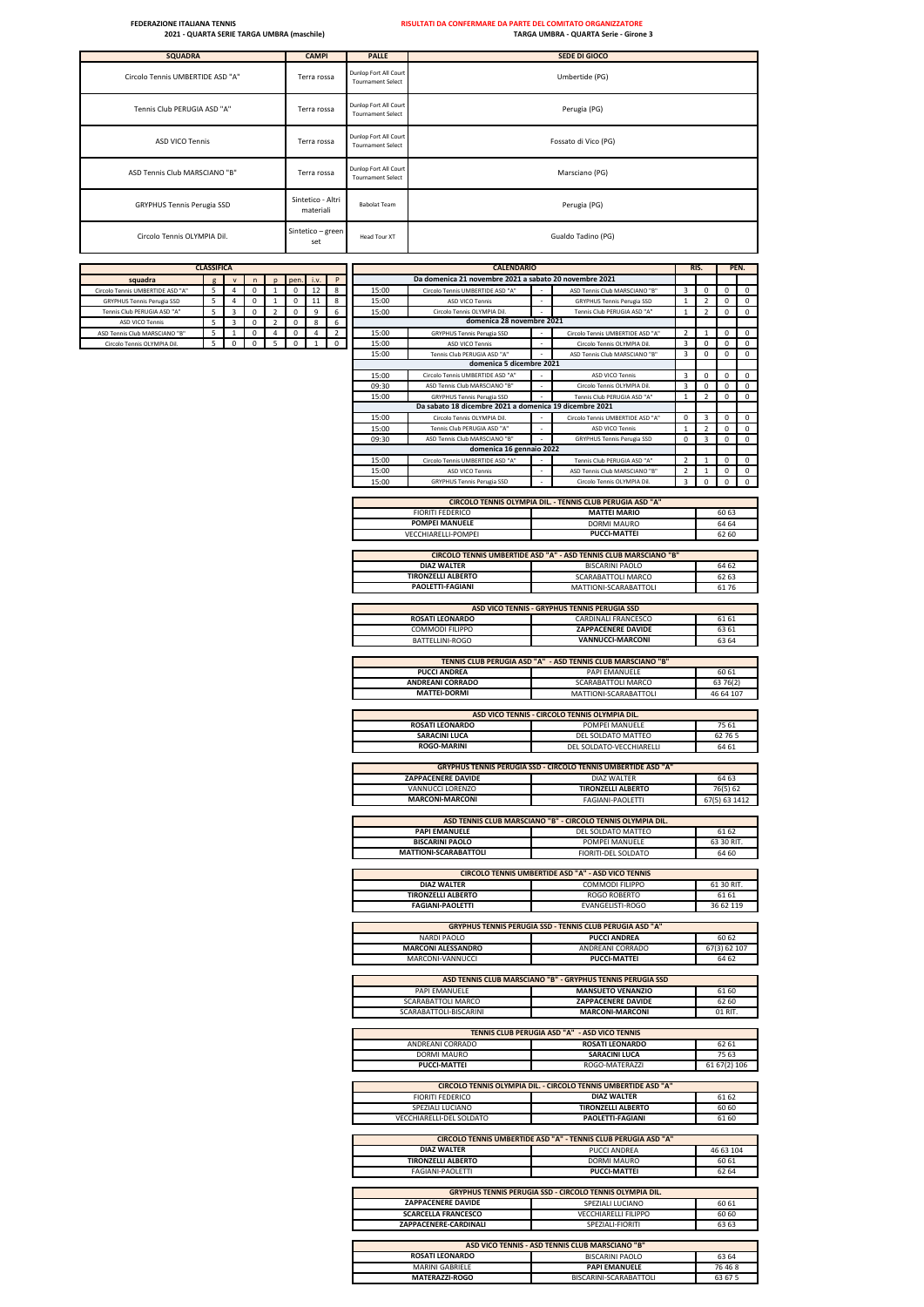| <b>SQUADRA</b>                   | <b>CAMPI</b>                   | <b>PALLE</b>                                      | <b>SEDE DI GIOCO</b>                                        |
|----------------------------------|--------------------------------|---------------------------------------------------|-------------------------------------------------------------|
| Sporting Club TORGIANO SSD       | Terra rossa                    | Dunlop Fort All Court<br><b>Tournament Select</b> | Torgiano (PG)                                               |
| Tennis COUNTRY S. C. ASD "B"     | Terra rossa                    | Dunlop Fort All Court<br><b>Tournament Select</b> | Bastia Umbra (PG)                                           |
| Tennis Club PERUGIA ASD "B"      | Sintetico - Altri<br>materiali | Dunlop Fort All Court<br><b>Tournament Select</b> | STRADA CIVITELLA BENAZZONE - MORLESCHIO, Perugia 06134 (PG) |
| ASD Tennis Club TAVERNELLE "B"   | Terra rossa                    | Dunlop Fort Clay<br>Court                         | Panicale (PG)                                               |
| Circolo Tennis UMBERTIDE ASD "B" | Terra rossa                    | Dunlop Fort All Court<br><b>Tournament Select</b> | Umbertide (PG)                                              |
| ASD New PATTOL CLUB              | Terra sintetica                | Babolat Team All<br>Court                         | Via Giovanni Amendola, 192 - Ponte Pattoli (PG)             |

|                                  | <b>CLASSIFICA</b> |                |             |                          |             |                |                          |                | <b>CALENDARIO</b>                                              |                                                                   |                             | RIS.                    | PEN.          |                  |
|----------------------------------|-------------------|----------------|-------------|--------------------------|-------------|----------------|--------------------------|----------------|----------------------------------------------------------------|-------------------------------------------------------------------|-----------------------------|-------------------------|---------------|------------------|
| squadra                          | g                 | $\mathsf{v}$   | n           | p                        | pen.        | i.v.           | $\mathsf{P}$             |                | domenica 21 novembre 2021                                      |                                                                   |                             |                         |               |                  |
| Tennis Club PERUGIA ASD "B"      | 5                 | 5              | 0           | 0                        | $\mathbf 0$ | 12             | 10                       | 09:30          | Sporting Club TORGIANO SSD                                     | ASD Tennis Club TAVERNELLE "B"                                    | $\mathbf 1$                 | $\overline{2}$          | 0             | 0                |
| ASD Tennis Club TAVERNELLE "B"   | 5                 | 4              | $\mathsf 0$ | $\mathbf{1}$             | $1\,$       | 11             | $\overline{7}$           | 09:30          | Tennis Club PERUGIA ASD "B"                                    | Circolo Tennis UMBERTIDE ASD "B"                                  | 3                           | $\pmb{0}$               | 0             | $\mathsf 0$      |
| Sporting Club TORGIANO SSD       | 5                 | 3              | 0           | 2                        | 0           | 8              | 6                        | 15:00          | ASD New PATTOL CLUB                                            | Tennis COUNTRY S. C. ASD "B"                                      | $\mathbf 1$                 | $\overline{2}$          | 0             | 0                |
| Tennis COUNTRY S. C. ASD "B"     | 5                 | $\overline{2}$ | 0           | 3                        | 0           | $\overline{7}$ | 4                        |                | Da sabato 27 novembre 2021 a domenica 28 novembre 2021         |                                                                   |                             |                         |               |                  |
| ASD New PATTOL CLUB              | 5                 | $\mathbf{1}$   | 0           | 4                        | 0           | 4              | $\overline{\phantom{a}}$ | 15:00          | Circolo Tennis UMBERTIDE ASD "B"                               | Sporting Club TORGIANO SSD                                        | $\mathbf{1}$                | $\mathfrak{p}$          | 0             | 0                |
| Circolo Tennis UMBERTIDE ASD "B" | 5                 | $\mathsf 0$    | $\mathsf 0$ | $\overline{\phantom{a}}$ | $\pmb{0}$   | 3              | $\mathsf 0$              | 09:30          | Tennis Club PERUGIA ASD "B'                                    | ASD New PATTOL CLUB                                               | 3                           | $\mathsf 0$             | $\Omega$      | $\mathsf 0$      |
|                                  |                   |                |             |                          |             |                |                          | 09:30          | Tennis COUNTRY S. C. ASD "B"                                   | ASD Tennis Club TAVERNELLE "B"                                    | $\mathbf 1$                 | $\mathbf 2$             | 0             | $\mathsf 0$      |
|                                  |                   |                |             |                          |             |                |                          |                | Da domenica 5 dicembre 2021 a sabato 4 dicembre 2021           |                                                                   |                             |                         |               |                  |
|                                  |                   |                |             |                          |             |                |                          | 09:30          | Sporting Club TORGIANO SSD                                     | Tennis Club PERUGIA ASD "B"                                       | $\mathbf{1}$                | $\mathfrak{p}$          | $\mathbf 0$   | 0                |
|                                  |                   |                |             |                          |             |                |                          | 15:00          | ASD Tennis Club TAVERNELLE "B"                                 | ASD New PATTOL CLUB                                               | 3                           | 0                       | 0             | 0                |
|                                  |                   |                |             |                          |             |                |                          | 15:00          | Circolo Tennis UMBERTIDE ASD "B"                               | Tennis COUNTRY S. C. ASD "B"                                      | $\mathbf{1}$                | $\overline{2}$          | $\mathsf 0$   | $\mathbf{0}$     |
|                                  |                   |                |             |                          |             |                |                          |                | domenica 19 dicembre 2021<br>ASD New PATTOL CLUB               |                                                                   |                             | $\mathcal{P}$           | $\mathbf 0$   |                  |
|                                  |                   |                |             |                          |             |                |                          | 15:00<br>09:30 |                                                                | Sporting Club TORGIANO SSD<br>Tennis Club PERUGIA ASD "B'         | $\mathbf 1$<br>$\mathbf{1}$ | $\mathfrak{p}$          |               | $\mathsf 0$<br>0 |
|                                  |                   |                |             |                          |             |                |                          | 15:00          | Tennis COUNTRY S. C. ASD "B"<br>ASD Tennis Club TAVERNELLE "B" | Circolo Tennis UMBERTIDE ASD "B"                                  | 3                           | 0                       | 0<br>0        | $\mathbf 0$      |
|                                  |                   |                |             |                          |             |                |                          |                | Da domenica 16 gennaio 2022 a sabato 15 gennaio 2022           |                                                                   |                             |                         |               |                  |
|                                  |                   |                |             |                          |             |                |                          | 09:30          | Sporting Club TORGIANO SSD                                     | Tennis COUNTRY S. C. ASD "B"                                      | $\overline{2}$              | $\mathbf{1}$            | 0             | 0                |
|                                  |                   |                |             |                          |             |                |                          | 09:30          | Tennis Club PERUGIA ASD "B"                                    | ASD Tennis Club TAVERNELLE "B"                                    | $\overline{\phantom{a}}$    | $\mathbf{1}$            | $\pmb{0}$     | -1               |
|                                  |                   |                |             |                          |             |                |                          | 15:00          | Circolo Tennis UMBERTIDE ASD "B"                               | ASD New PATTOL CLUB                                               | $\mathbf{1}$                | $\overline{\mathbf{2}}$ | 0             | 0                |
|                                  |                   |                |             |                          |             |                |                          |                |                                                                |                                                                   |                             |                         |               |                  |
|                                  |                   |                |             |                          |             |                |                          |                |                                                                | SPORTING CLUB TORGIANO SSD - ASD TENNIS CLUB TAVERNELLE "B"       |                             |                         |               |                  |
|                                  |                   |                |             |                          |             |                |                          |                | SFORNA GIANLUCA                                                | <b>CECCARINI TOMMASO</b>                                          |                             |                         | 63 16 119     |                  |
|                                  |                   |                |             |                          |             |                |                          |                | <b>RANIERI LORENZO</b>                                         | PAPALINI TOMMASO                                                  |                             |                         | 61 61         |                  |
|                                  |                   |                |             |                          |             |                |                          |                | <b>BOINI-TIRADOSSI</b>                                         | <b>TEATINI-PAPALINI</b>                                           |                             |                         | 62 61         |                  |
|                                  |                   |                |             |                          |             |                |                          |                |                                                                |                                                                   |                             |                         |               |                  |
|                                  |                   |                |             |                          |             |                |                          |                |                                                                | TENNIS CLUB PERUGIA ASD "B" - CIRCOLO TENNIS UMBERTIDE ASD "B"    |                             |                         |               |                  |
|                                  |                   |                |             |                          |             |                |                          |                | <b>SANTORI LUIGI</b>                                           | CASAGRANDE ALESSIO                                                |                             |                         | 63 62         |                  |
|                                  |                   |                |             |                          |             |                |                          |                | <b>BETTI ALESSANDRO</b>                                        | <b>BUDELLI RICCARDO</b>                                           |                             |                         | 63 62         |                  |
|                                  |                   |                |             |                          |             |                |                          |                | <b>CANCELLONI-BETTI</b>                                        | <b>BIANCHINI-COMES</b>                                            |                             |                         | 62 61         |                  |
|                                  |                   |                |             |                          |             |                |                          |                |                                                                |                                                                   |                             |                         |               |                  |
|                                  |                   |                |             |                          |             |                |                          |                |                                                                | ASD NEW PATTOL CLUB - TENNIS COUNTRY S. C. ASD "B"                |                             |                         |               |                  |
|                                  |                   |                |             |                          |             |                |                          |                | <b>BISCIOTTI GIORDANO</b>                                      | <b>ROMETTA FABIO</b>                                              |                             |                         | 63 62         |                  |
|                                  |                   |                |             |                          |             |                |                          |                | <b>MAESTRINI LUCA</b>                                          | <b>BOTTONI ENRICO</b>                                             |                             |                         | 36 62 10-8    |                  |
|                                  |                   |                |             |                          |             |                |                          |                | <b>GREGORI-RICCI</b>                                           | <b>CASTELLANI-FORTI</b>                                           |                             |                         | 64 75         |                  |
|                                  |                   |                |             |                          |             |                |                          |                |                                                                |                                                                   |                             |                         |               |                  |
|                                  |                   |                |             |                          |             |                |                          |                |                                                                | TENNIS COUNTRY S. C. ASD "B" - ASD TENNIS CLUB TAVERNELLE "B"     |                             |                         |               |                  |
|                                  |                   |                |             |                          |             |                |                          |                | <b>FORTI ALBERTO</b>                                           | PAPALINI TOMMASO                                                  |                             |                         | 62 64         |                  |
|                                  |                   |                |             |                          |             |                |                          |                | <b>PASSERINI CRISTIAN</b>                                      | <b>TEATINI ALESSANDRO</b>                                         |                             |                         | 46 76(5) 104  |                  |
|                                  |                   |                |             |                          |             |                |                          |                | CASTELLANI-BIANCHI                                             | PAPALINI-CECCARINI                                                |                             |                         | 62 64         |                  |
|                                  |                   |                |             |                          |             |                |                          |                |                                                                |                                                                   |                             |                         |               |                  |
|                                  |                   |                |             |                          |             |                |                          |                |                                                                | TENNIS CLUB PERUGIA ASD "B" - ASD NEW PATTOL CLUB                 |                             |                         |               |                  |
|                                  |                   |                |             |                          |             |                |                          |                | <b>BETTI ALESSANDRO</b>                                        | <b>COSTANTINI ANDREA</b>                                          |                             |                         | 62 61         |                  |
|                                  |                   |                |             |                          |             |                |                          |                | <b>CANCELLONI GABRIELE</b>                                     | PERICOLINI MARCO                                                  |                             |                         | 61 60         |                  |
|                                  |                   |                |             |                          |             |                |                          |                | <b>PARLANI-BETTI</b>                                           | COSTANTINI-BISCIOTTI                                              |                             |                         | 64 75         |                  |
|                                  |                   |                |             |                          |             |                |                          |                |                                                                | CIRCOLO TENNIS UMBERTIDE ASD "B" - SPORTING CLUB TORGIANO SSD     |                             |                         |               |                  |
|                                  |                   |                |             |                          |             |                |                          |                | <b>BUDELLI RICCARDO</b>                                        | SFORNA GIANLUCA                                                   |                             |                         |               |                  |
|                                  |                   |                |             |                          |             |                |                          |                |                                                                |                                                                   |                             |                         | 61 26 105     |                  |
|                                  |                   |                |             |                          |             |                |                          |                | <b>BIANCHINI MATTEO</b><br>CASAGRANDE-COMES                    | <b>TIRADOSSI DAVIDE</b><br><b>RANIERI-SFORNA</b>                  |                             |                         | 6076<br>61 61 |                  |
|                                  |                   |                |             |                          |             |                |                          |                |                                                                |                                                                   |                             |                         |               |                  |
|                                  |                   |                |             |                          |             |                |                          |                |                                                                | SPORTING CLUB TORGIANO SSD - TENNIS CLUB PERUGIA ASD "B"          |                             |                         |               |                  |
|                                  |                   |                |             |                          |             |                |                          |                | RANIERI LORENZO                                                | <b>SANTORI LUIGI</b>                                              |                             |                         | 16 64 108     |                  |
|                                  |                   |                |             |                          |             |                |                          |                | <b>TIRADOSSI DAVIDE</b>                                        | <b>BETTI ALESSANDRO</b>                                           |                             |                         | 61 62         |                  |
|                                  |                   |                |             |                          |             |                |                          |                | SFORNA-ERCOLANETTI                                             | BETTI-CANCELLONI                                                  |                             |                         | 63 67 104     |                  |
|                                  |                   |                |             |                          |             |                |                          |                |                                                                |                                                                   |                             |                         |               |                  |
|                                  |                   |                |             |                          |             |                |                          |                |                                                                | ASD TENNIS CLUB TAVERNELLE "B" - ASD NEW PATTOL CLUB              |                             |                         |               |                  |
|                                  |                   |                |             |                          |             |                |                          |                | PAPALINI TOMMASO                                               | <b>BISCIOTTI GIORDANO</b>                                         |                             |                         | 61 60         |                  |
|                                  |                   |                |             |                          |             |                |                          |                | <b>CECCARINI TOMMASO</b>                                       | MAESTRINI LUCA                                                    |                             |                         | 61 61         |                  |
|                                  |                   |                |             |                          |             |                |                          |                | <b>CECCARINI-TEATINI</b>                                       | PERICOLINI-GREGORI                                                |                             |                         | 60 62         |                  |
|                                  |                   |                |             |                          |             |                |                          |                |                                                                |                                                                   |                             |                         |               |                  |
|                                  |                   |                |             |                          |             |                |                          |                |                                                                | CIRCOLO TENNIS UMBERTIDE ASD "B" - TENNIS COUNTRY S. C. ASD "B"   |                             |                         |               |                  |
|                                  |                   |                |             |                          |             |                |                          |                | <b>CASAGRANDE ALESSIO</b>                                      | ROMETTA FABIO                                                     |                             |                         | 61 46 108     |                  |
|                                  |                   |                |             |                          |             |                |                          |                | SIGNORELLI EDOARDO                                             | <b>BOTTONI ENRICO</b>                                             |                             |                         | 61 64         |                  |
|                                  |                   |                |             |                          |             |                |                          |                | <b>COMES-BUDELLI</b>                                           | PASSEKINI-FUKI I                                                  |                             |                         | 64 36 TOS     |                  |
|                                  |                   |                |             |                          |             |                |                          |                |                                                                |                                                                   |                             |                         |               |                  |
|                                  |                   |                |             |                          |             |                |                          |                |                                                                | TENNIS COUNTRY S. C. ASD "B" - TENNIS CLUB PERUGIA ASD "B"        |                             |                         |               |                  |
|                                  |                   |                |             |                          |             |                |                          |                | <b>FORTI ALBERTO</b>                                           | <b>SANTORI LUIGI</b>                                              |                             |                         | 60 63         |                  |
|                                  |                   |                |             |                          |             |                |                          |                | <b>BOTTONI ENRICO</b>                                          | <b>BETTI ALESSANDRO</b>                                           |                             |                         | 62 62         |                  |
|                                  |                   |                |             |                          |             |                |                          |                | <b>CASTELLANI-PASSERINI</b>                                    | SANTORI-CANCELLONI                                                |                             |                         | 64 64         |                  |
|                                  |                   |                |             |                          |             |                |                          |                |                                                                | ASD TENNIS CLUB TAVERNELLE "B" - CIRCOLO TENNIS UMBERTIDE ASD "B" |                             |                         |               |                  |
|                                  |                   |                |             |                          |             |                |                          |                | <b>CECCARINI TOMMASO</b>                                       | CASAGRANDE ALESSIO                                                |                             |                         | 62 63         |                  |
|                                  |                   |                |             |                          |             |                |                          |                | <b>TEATINI ALESSANDRO</b>                                      | <b>BUDELLI RICCARDO</b>                                           |                             |                         | 61 63         |                  |
|                                  |                   |                |             |                          |             |                |                          |                | <b>PAPALINI-TEATINI</b>                                        | BIANCHINI-SIGNORELLI                                              |                             |                         | 60 64         |                  |
|                                  |                   |                |             |                          |             |                |                          |                |                                                                |                                                                   |                             |                         |               |                  |
|                                  |                   |                |             |                          |             |                |                          |                |                                                                | ASD NEW PATTOL CLUB - SPORTING CLUB TORGIANO SSD                  |                             |                         |               |                  |
|                                  |                   |                |             |                          |             |                |                          |                | <b>COSTANTINI ANDREA</b>                                       | <b>SFORNA GIANLUCA</b>                                            |                             |                         | 61 63         |                  |
|                                  |                   |                |             |                          |             |                |                          |                | <b>BRÜGGENOLTE THEODOR</b>                                     | <b>TIRADOSSI DAVIDE</b>                                           |                             |                         | 75 36 107     |                  |
|                                  |                   |                |             |                          |             |                |                          |                | COSTANTINI-BISCIOTTI                                           | <b>RANIERI-BOINI</b>                                              |                             |                         | 60 60         |                  |
|                                  |                   |                |             |                          |             |                |                          |                |                                                                |                                                                   |                             |                         |               |                  |
|                                  |                   |                |             |                          |             |                |                          |                |                                                                | SPORTING CLUB TORGIANO SSD - TENNIS COUNTRY S. C. ASD "B"         |                             |                         |               |                  |
|                                  |                   |                |             |                          |             |                |                          |                | <b>SFORNA GIANLUCA</b>                                         | ROMETTA FABIO                                                     |                             |                         | 63 46 106     |                  |
|                                  |                   |                |             |                          |             |                |                          |                | TIRADOSSI DAVIDE                                               | <b>PASSERINI CRISTIAN</b>                                         |                             |                         | 62 61         |                  |
|                                  |                   |                |             |                          |             |                |                          |                | <b>BOINI-RANIERI</b>                                           | FORTI-BIANCHI                                                     |                             |                         | 61 61         |                  |
|                                  |                   |                |             |                          |             |                |                          |                |                                                                |                                                                   |                             |                         |               |                  |
|                                  |                   |                |             |                          |             |                |                          |                |                                                                | TENNIS CLUB PERUGIA ASD "B" - ASD TENNIS CLUB TAVERNELLE "B"      |                             |                         |               |                  |
|                                  |                   |                |             |                          |             |                |                          |                | BETTI ALESSANDRO                                               | <b>CECCARINI TOMMASO</b>                                          |                             |                         | 62 61         |                  |
|                                  |                   |                |             |                          |             |                |                          |                | <b>CANCELLONI GABRIELE</b>                                     | <b>TEATINI ALESSANDRO</b>                                         |                             |                         | 64 46 106     |                  |
|                                  |                   |                |             |                          |             |                |                          |                | <b>BETTI-PARLANI</b>                                           | NONPRESENTATO-NONPRESENTATO                                       |                             |                         | N.D.          |                  |
|                                  |                   |                |             |                          |             |                |                          |                |                                                                |                                                                   |                             |                         |               |                  |
|                                  |                   |                |             |                          |             |                |                          |                |                                                                | CIRCOLO TENNIS UMBERTIDE ASD "B" - ASD NEW PATTOL CLUB            |                             |                         |               |                  |
|                                  |                   |                |             |                          |             |                |                          |                | CASAGRANDE ALESSIO                                             | <b>BAIOCCO ALESSIO</b>                                            |                             |                         | 64 67 108     |                  |
|                                  |                   |                |             |                          |             |                |                          |                | <b>BIANCHINI MATTEO</b>                                        | <b>BISCIOTTI GIORDANO</b>                                         |                             |                         | 63 61         |                  |
|                                  |                   |                |             |                          |             |                |                          |                | CASAGRANDE-BUDELLI                                             | BISCIOTTI-MAESTRINI                                               |                             |                         | 62 64         |                  |

L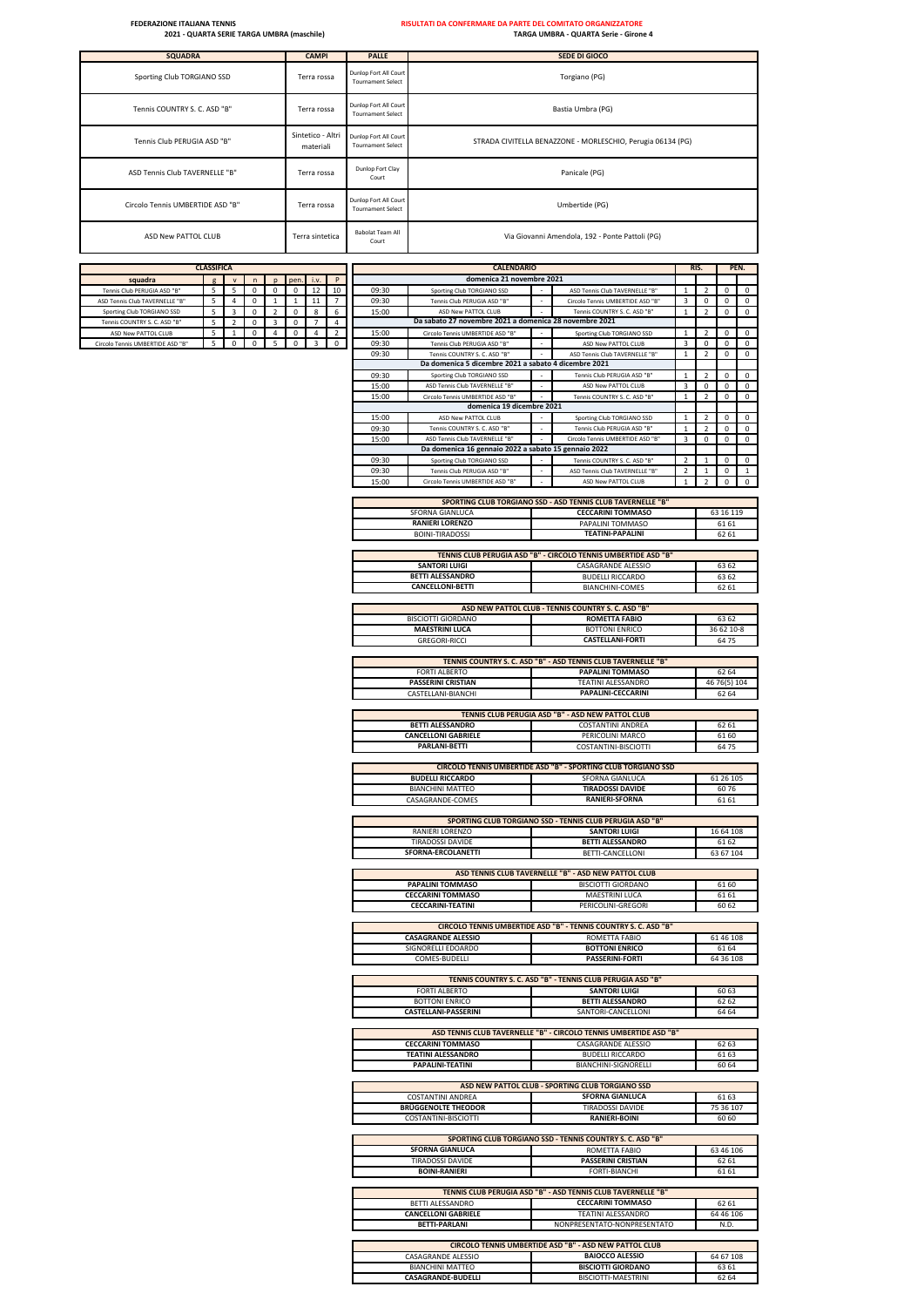| <b>SQUADRA</b>                | <b>CAMPI</b>                   | <b>PALLE</b>                                      | <b>SEDE DI GIOCO</b> |
|-------------------------------|--------------------------------|---------------------------------------------------|----------------------|
| ASD Circolo Tennis FOLIGNO    | Sintetico - Altri<br>materiali | Dunlop Fort All Court<br><b>Tournament Select</b> | Foligno (PG)         |
| ASD SCAT TODI "A"             | Terra rossa                    | Dunlop Fort All Court<br><b>Tournament Select</b> | Todi (PG)            |
| Tennis Club PERUGIA ASD "C"   | Terra rossa                    | Dunlop Fort All Court<br><b>Tournament Select</b> | via bonfigli 11      |
| ASD Tennis Club TODI 1971     | Terra rossa                    | Dunlop Atp                                        | Todi (PG)            |
| ASD Tennis Club MARSCIANO "D" | Terra rossa                    | Dunlop Fort All Court<br><b>Tournament Select</b> | Marsciano (PG)       |
| <b>ASD Tennis TRAINING</b>    | Terra rossa                    | Dunlop Fort All Court<br><b>Tournament Select</b> | Foligno (PG)         |

|                                                            | <b>CLASSIFICA</b> |              |               |                     |               |                |                         |                | <b>CALENDARIO</b>                                         |                                                                             | RIS.                          |                | PEN.                     |                  |
|------------------------------------------------------------|-------------------|--------------|---------------|---------------------|---------------|----------------|-------------------------|----------------|-----------------------------------------------------------|-----------------------------------------------------------------------------|-------------------------------|----------------|--------------------------|------------------|
| squadra                                                    |                   |              | $\mathsf{n}$  | p                   | pen.          | i.v.           | P                       |                | domenica 21 novembre 2021                                 |                                                                             |                               |                |                          |                  |
| ASD SCAT TODI "A"                                          | 5                 | 5            | 0             | 0                   | $\Omega$      | 14             | 10                      | 09:30          | ASD Circolo Tennis FOLIGNO                                | ASD Tennis Club TODI 1971                                                   | 3                             | 0              | 0                        | 0                |
| ASD Circolo Tennis FOLIGNO                                 | 5<br>5            | 4<br>3       | 0<br>$\Omega$ | 1<br>$\overline{2}$ | 0<br>$\Omega$ | 13<br>9        | 8<br>6                  | 15:00<br>15:00 | Tennis Club PERUGIA ASD "C"<br><b>ASD Tennis TRAINING</b> | ASD Tennis Club MARSCIANO "D"<br>ASD SCAT TODI "A"                          | $\overline{2}$<br>$\mathsf 0$ | 1<br>3         | 0<br>$\mathsf 0$         | 0<br>$\mathsf 0$ |
| ASD Tennis Club TODI 1971<br>ASD Tennis Club MARSCIANO "D' | 5                 | $\mathbf{1}$ | 0             | 4                   | 0             | 4              | $\overline{\mathbf{c}}$ |                | domenica 28 novembre 2021                                 |                                                                             |                               |                |                          |                  |
| Tennis Club PERUGIA ASD "C"                                | 5                 | $\mathbf{1}$ | 0             | $\overline{4}$      | $\mathsf 0$   | $\overline{2}$ | $\overline{2}$          | 09:30          | ASD Tennis Club MARSCIANO "D"                             | ASD Circolo Tennis FOLIGNO                                                  | 0                             | 3              | 0                        | 0                |
| <b>ASD Tennis TRAINING</b>                                 | 5                 | $\mathbf{1}$ | $\mathbf 0$   | $\overline{4}$      | 3             | 3              | $-1$                    | 15:00          | Tennis Club PERUGIA ASD "C"                               | <b>ASD Tennis TRAININ</b>                                                   | 0                             | 3              | 0                        | 0                |
|                                                            |                   |              |               |                     |               |                |                         | 09:30          | ASD SCAT TODI "A"<br>domenica 5 dicembre 2021             | ASD Tennis Club TODI 1971                                                   | 3                             | $\pmb{0}$      | 0                        | 0                |
|                                                            |                   |              |               |                     |               |                |                         | 09:30          | ASD Circolo Tennis FOLIGNO                                | Tennis Club PERUGIA ASD "C"                                                 | 3                             | 0              | 0                        | 0                |
|                                                            |                   |              |               |                     |               |                |                         | 09:30          | ASD Tennis Club TODI 1971                                 | <b>ASD Tennis TRAINING</b>                                                  | 3                             | $\mathbf 0$    | $\mathbf 0$              | $\mathbf{1}$     |
|                                                            |                   |              |               |                     |               |                |                         | 09:30          | ASD Tennis Club MARSCIANO "D'                             | ASD SCAT TODI "A"                                                           | 0                             | 3              | 0                        | 0                |
|                                                            |                   |              |               |                     |               |                |                         |                | domenica 19 dicembre 2021                                 |                                                                             |                               |                |                          |                  |
|                                                            |                   |              |               |                     |               |                |                         | 15:00          | <b>ASD Tennis TRAINING</b>                                | ASD Circolo Tennis FOLIGNO                                                  | 0                             | 3              | 0                        | $\Omega$         |
|                                                            |                   |              |               |                     |               |                |                         | 09:30          | ASD SCAT TODI "A"                                         | Tennis Club PERUGIA ASD "C                                                  | 3                             | $\mathsf 0$    | $\pmb{0}$                | $\Omega$         |
|                                                            |                   |              |               |                     |               |                |                         | 09:30          | ASD Tennis Club TODI 1971                                 | ASD Tennis Club MARSCIANO "D"                                               | 3                             | $\pmb{0}$      | 0                        | 0                |
|                                                            |                   |              |               |                     |               |                |                         | 09:30          | domenica 16 gennaio 2022<br>ASD Circolo Tennis FOLIGNO    | ASD SCAT TODI "A"                                                           | $\mathbf{1}$                  | $\overline{2}$ | $\mathbf 0$              | $\Omega$         |
|                                                            |                   |              |               |                     |               |                |                         | 15:00          | Tennis Club PERUGIA ASD "C'                               | ASD Tennis Club TODI 1971                                                   | 0                             | 3              | 0                        | 0                |
|                                                            |                   |              |               |                     |               |                |                         | 09:30          | ASD Tennis Club MARSCIANO "D"                             | <b>ASD Tennis TRAINING</b>                                                  | 3                             | $\mathsf 0$    | $\mathsf 0$              | $\mathcal{P}$    |
|                                                            |                   |              |               |                     |               |                |                         |                |                                                           |                                                                             |                               |                |                          |                  |
|                                                            |                   |              |               |                     |               |                |                         |                |                                                           | ASD CIRCOLO TENNIS FOLIGNO - ASD TENNIS CLUB TODI 1971                      |                               |                |                          |                  |
|                                                            |                   |              |               |                     |               |                |                         |                | <b>FUSARI STEFANO</b><br><b>CASCELLI MAURIZIO</b>         | <b>VESCOVI SEBASTIANO</b><br>ANTONINI GIACOMO                               |                               |                | 6476<br>62 64            |                  |
|                                                            |                   |              |               |                     |               |                |                         |                | <b>FILIPPUCCI-FUSARI</b>                                  | VESCOVI-PAOLINI                                                             |                               |                | 61 61                    |                  |
|                                                            |                   |              |               |                     |               |                |                         |                |                                                           |                                                                             |                               |                |                          |                  |
|                                                            |                   |              |               |                     |               |                |                         |                |                                                           | ASD TENNIS TRAINING - ASD SCAT TODI "A"                                     |                               |                |                          |                  |
|                                                            |                   |              |               |                     |               |                |                         |                | PINTI FRANCESCO                                           | <b>VERDUCCI FRANCESCO</b>                                                   |                               |                | 61 63                    |                  |
|                                                            |                   |              |               |                     |               |                |                         |                | <b>AZZARELLI SILVIO</b>                                   | <b>FINISTAURI FEDERICO</b>                                                  |                               |                | 75 61                    |                  |
|                                                            |                   |              |               |                     |               |                |                         |                | PATRIARCHI-PINAGLIA                                       | <b>VERDUCCI-CIRILLI</b>                                                     |                               |                | 60 61                    |                  |
|                                                            |                   |              |               |                     |               |                |                         |                |                                                           | TENNIS CLUB PERUGIA ASD "C" - ASD TENNIS CLUB MARSCIANO "D"                 |                               |                |                          |                  |
|                                                            |                   |              |               |                     |               |                |                         |                | <b>TESSENDA MASSIMILIANO</b>                              | LOMBRICI MATTIA                                                             |                               |                | 64 61                    |                  |
|                                                            |                   |              |               |                     |               |                |                         |                | SCHIOCCOLA FULVIO                                         | <b>CERQUAGLIA MATTEO</b>                                                    |                               |                | 36 62 105                |                  |
|                                                            |                   |              |               |                     |               |                |                         |                | <b>GIOVE-POCHINI</b>                                      | MORLUPI-BOWLOS                                                              |                               |                | 62 76(4)                 |                  |
|                                                            |                   |              |               |                     |               |                |                         |                |                                                           |                                                                             |                               |                |                          |                  |
|                                                            |                   |              |               |                     |               |                |                         |                | <b>TOMASSINI PIERPAOLO</b>                                | ASD SCAT TODI "A" - ASD TENNIS CLUB TODI 1971<br><b>VESCOVI SEBASTIANO</b>  |                               |                | 61 63                    |                  |
|                                                            |                   |              |               |                     |               |                |                         |                | <b>FINISTAURI FEDERICO</b>                                | MENGHINI ALESSIO                                                            |                               |                | 76(10) 61                |                  |
|                                                            |                   |              |               |                     |               |                |                         |                | <b>VERDUCCI-CIRILLI</b>                                   | <b>VESCOVI-ANTONINI</b>                                                     |                               |                | 64 64                    |                  |
|                                                            |                   |              |               |                     |               |                |                         |                |                                                           |                                                                             |                               |                |                          |                  |
|                                                            |                   |              |               |                     |               |                |                         |                |                                                           | ASD TENNIS CLUB MARSCIANO "D" - ASD CIRCOLO TENNIS FOLIGNO                  |                               |                |                          |                  |
|                                                            |                   |              |               |                     |               |                |                         |                | MORLUPI ALESSANDRO                                        | <b>FILIPPUCCI FABRIZIO</b>                                                  |                               |                | 61 60                    |                  |
|                                                            |                   |              |               |                     |               |                |                         |                | PALOMBA LEONARDO                                          | <b>LEO FRANCESCO</b>                                                        |                               |                | 60 60                    |                  |
|                                                            |                   |              |               |                     |               |                |                         |                | CERQUAGLIA-LEANDRI                                        | <b>CASCELLI-LEO</b>                                                         |                               |                | 61 62                    |                  |
|                                                            |                   |              |               |                     |               |                |                         |                |                                                           | TENNIS CLUB PERUGIA ASD "C" - ASD TENNIS TRAINING                           |                               |                |                          |                  |
|                                                            |                   |              |               |                     |               |                |                         |                | TESSENDA MASSIMILIANO                                     | <b>FINOCCHIETTI SIMONE</b>                                                  |                               |                | 61 62                    |                  |
|                                                            |                   |              |               |                     |               |                |                         |                | <b>GIOVE NATALE</b>                                       | <b>PATRIARCHI LORENZO</b>                                                   |                               |                | 61 61                    |                  |
|                                                            |                   |              |               |                     |               |                |                         |                | <b>TESSENDA-POCHINI</b>                                   | PATRIARCHI-AZZARELLI                                                        |                               |                | 46 64 108                |                  |
|                                                            |                   |              |               |                     |               |                |                         |                |                                                           |                                                                             |                               |                |                          |                  |
|                                                            |                   |              |               |                     |               |                |                         |                | <b>ANTONINI GIACOMO</b>                                   | ASD TENNIS CLUB TODI 1971 - ASD TENNIS TRAINING<br>PATRIARCHI LORENZO       |                               |                | 63 76(2)                 |                  |
|                                                            |                   |              |               |                     |               |                |                         |                | <b>MENGHINI ALESSIO</b>                                   | NONPRESENTATO NONPRESENTATO                                                 |                               |                | N.D.                     |                  |
|                                                            |                   |              |               |                     |               |                |                         |                | <b>MENGHINI-VESCOVI</b>                                   | PAMBUFFETTI-PATRIARCHI                                                      |                               |                | 63 64                    |                  |
|                                                            |                   |              |               |                     |               |                |                         |                |                                                           |                                                                             |                               |                |                          |                  |
|                                                            |                   |              |               |                     |               |                |                         |                |                                                           | ASD CIRCOLO TENNIS FOLIGNO - TENNIS CLUB PERUGIA ASD "C'                    |                               |                |                          |                  |
|                                                            |                   |              |               |                     |               |                |                         |                | <b>CASCELLI MAURIZIO</b>                                  | <b>MARCHINI MARCO</b>                                                       |                               |                | 61 63                    |                  |
|                                                            |                   |              |               |                     |               |                |                         |                | <b>LEO FRANCESCO</b><br><b>LEO-LAURETI</b>                | <b>GIOVE NATALE</b><br>GIOVE-TESSENDA                                       |                               |                | 61 61<br>64 64           |                  |
|                                                            |                   |              |               |                     |               |                |                         |                |                                                           |                                                                             |                               |                |                          |                  |
|                                                            |                   |              |               |                     |               |                |                         |                |                                                           | ASD TENNIS CLUB MARSCIANO "D" - ASD SCAT TODI "A"                           |                               |                |                          |                  |
|                                                            |                   |              |               |                     |               |                |                         |                | <b>I FANDRI FILIPPO</b>                                   | <b>LORENZINI LORENZO</b>                                                    |                               |                | 60 61                    |                  |
|                                                            |                   |              |               |                     |               |                |                         |                | LOMBRICI MATTIA                                           | <b>SERRA GIANLUCA</b>                                                       |                               |                | 63 75                    |                  |
|                                                            |                   |              |               |                     |               |                |                         |                | LEANDRI-CERQUAGLIA                                        | <b>FINISTAURI-LORENZINI</b>                                                 |                               |                | 63 60                    |                  |
|                                                            |                   |              |               |                     |               |                |                         |                |                                                           | ASD SCAT TODI "A" - TENNIS CLUB PERUGIA ASD "C"                             |                               |                |                          |                  |
|                                                            |                   |              |               |                     |               |                |                         |                | <b>VERDUCCI FRANCESCO</b>                                 | BACOCCOLI MARCO                                                             |                               |                | 62 61                    |                  |
|                                                            |                   |              |               |                     |               |                |                         |                | <b>SERRA GIANLUCA</b>                                     | TESSENDA MASSIMILIANO                                                       |                               |                | 75 60                    |                  |
|                                                            |                   |              |               |                     |               |                |                         |                | <b>VERDUCCI-LORENZINI</b>                                 | BACOCCOLI-GIOVE                                                             |                               |                | 63 63                    |                  |
|                                                            |                   |              |               |                     |               |                |                         |                |                                                           |                                                                             |                               |                |                          |                  |
|                                                            |                   |              |               |                     |               |                |                         |                |                                                           | ASD TENNIS CLUB TODI 1971 - ASD TENNIS CLUB MARSCIANO "D"                   |                               |                |                          |                  |
|                                                            |                   |              |               |                     |               |                |                         |                | <b>MENGHINI ALESSIO</b><br><b>VESCOVI SEBASTIANO</b>      | CERQUAGLIA MATTEO<br>MORLUPI ALESSANDRO                                     |                               |                | 62 63<br>60 61           |                  |
|                                                            |                   |              |               |                     |               |                |                         |                | <b>VESCOVI-ANTONINI</b>                                   | PALOMBA-LEANDRI                                                             |                               |                | 60 61                    |                  |
|                                                            |                   |              |               |                     |               |                |                         |                |                                                           |                                                                             |                               |                |                          |                  |
|                                                            |                   |              |               |                     |               |                |                         |                |                                                           |                                                                             |                               |                |                          |                  |
|                                                            |                   |              |               |                     |               |                |                         |                |                                                           | ASD TENNIS TRAINING - ASD CIRCOLO TENNIS FOLIGNO                            |                               |                |                          |                  |
|                                                            |                   |              |               |                     |               |                |                         |                | PIACENTINI LEONARDO                                       | <b>FILIPPUCCI FABRIZIO</b>                                                  |                               |                | 60 60                    |                  |
|                                                            |                   |              |               |                     |               |                |                         |                | PATRIARCHI LORENZO                                        | <b>LEO FRANCESCO</b>                                                        |                               |                | 62 62                    |                  |
|                                                            |                   |              |               |                     |               |                |                         |                | PIACENTINI-PINAGLIA                                       | <b>FILIPPUCCI-TRAMPETTI</b>                                                 |                               |                | 60 46 106                |                  |
|                                                            |                   |              |               |                     |               |                |                         |                |                                                           |                                                                             |                               |                |                          |                  |
|                                                            |                   |              |               |                     |               |                |                         |                | <b>FUSARI STEFANO</b>                                     | ASD CIRCOLO TENNIS FOLIGNO - ASD SCAT TODI "A"<br><b>VERDUCCI FRANCESCO</b> |                               |                | 57 64 12-10              |                  |
|                                                            |                   |              |               |                     |               |                |                         |                | FILIPPUCCI FABRIZIO                                       | <b>TOMASSINI PIERPAOLO</b>                                                  |                               |                | 6175                     |                  |
|                                                            |                   |              |               |                     |               |                |                         |                | CASCELLI-TRAMPETTI                                        | <b>TOMASSINI-CIRILLI</b>                                                    |                               |                | 6276                     |                  |
|                                                            |                   |              |               |                     |               |                |                         |                |                                                           |                                                                             |                               |                |                          |                  |
|                                                            |                   |              |               |                     |               |                |                         |                |                                                           | ASD TENNIS CLUB MARSCIANO "D" - ASD TENNIS TRAINING                         |                               |                |                          |                  |
|                                                            |                   |              |               |                     |               |                |                         |                | NONPRESENTATO NONPRESENTATO                               | NONPRESENTATO NONPRESENTATO                                                 |                               |                | N.D.                     |                  |
|                                                            |                   |              |               |                     |               |                |                         |                | NONPRESENTATO NONPRESENTATO                               | NONPRESENTATO NONPRESENTATO                                                 |                               |                | N.D.                     |                  |
|                                                            |                   |              |               |                     |               |                |                         |                | NONPRESENTATO-NONPRESENTATO                               | NONPRESENTATO-NONPRESENTATO                                                 |                               |                | N.D.                     |                  |
|                                                            |                   |              |               |                     |               |                |                         |                |                                                           | TENNIS CLUB PERUGIA ASD "C" - ASD TENNIS CLUB TODI 1971                     |                               |                |                          |                  |
|                                                            |                   |              |               |                     |               |                |                         |                | <b>BACOCCOLI MARCO</b>                                    | <b>VESCOVI SEBASTIANO</b>                                                   |                               |                | 62 63                    |                  |
|                                                            |                   |              |               |                     |               |                |                         |                | MARCHINI MARCO<br>TESSENDA-SCHIOCCOLA                     | <b>MENGHINI ALESSIO</b><br><b>VESCOVI-PAOLINI</b>                           |                               |                | 61 62<br>67(6) 76(5) 105 |                  |